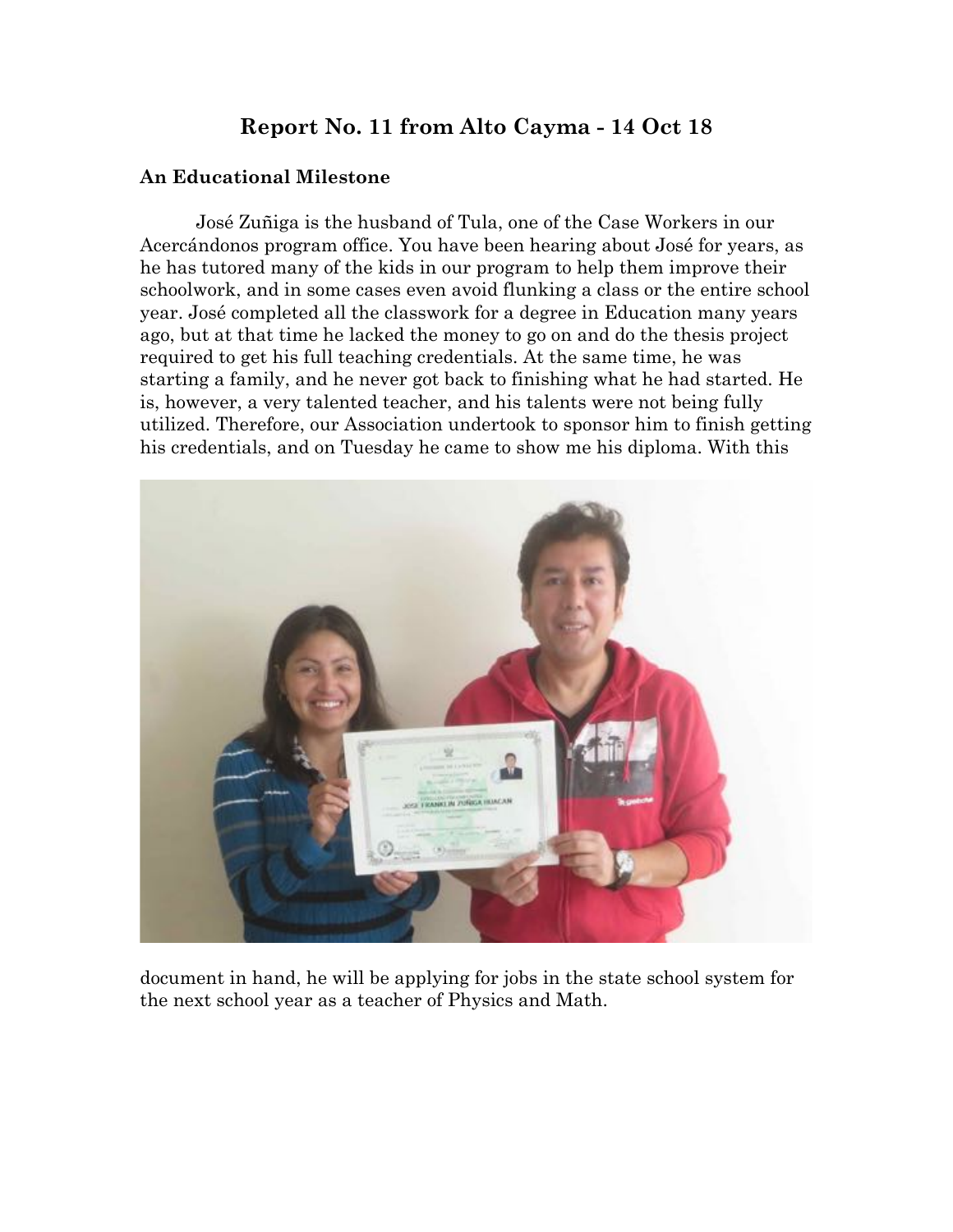#### **Against All Odds**

While we're on the subject of education, also on Tuesday a young man came to see us whose story illustrates how formidable the challenges are which some of the young people here in southern Peru have to overcome in order to get an education and get ahead.

Dilbert Torres Huarca is just 17 years old, but even at this young age, his life has been a constant struggle. He was born in Coporaque, near the



Colca Canyon. His father is a farm worker who only makes 600 soles (approximately \$180) a month. Dilbert's mother has health problems, and is unable to even walk, much less work outside the home. There are also 2 younger children in the family.

Dilbert finished grade school in Coporaque. Even at that age, he used to work during his summer vacations in Majes, an agricultural valley where an aunt of his lives. The woman he worked for there offered to put him through high school, so he spent 5 years studying in the town of Pedregal, separated from his family.

When he finished high school, Dilbert had lofty goals. For practical reasons, he wanted to study a trade in order to be able to help his family. He moved to Arequipa all by himself, and enrolled in a technical institute called SENATI to learn to be an Industrial Electrician. He's currently in the 2nd semester of his 1st (of 3) years. Once he finishes this technical course, his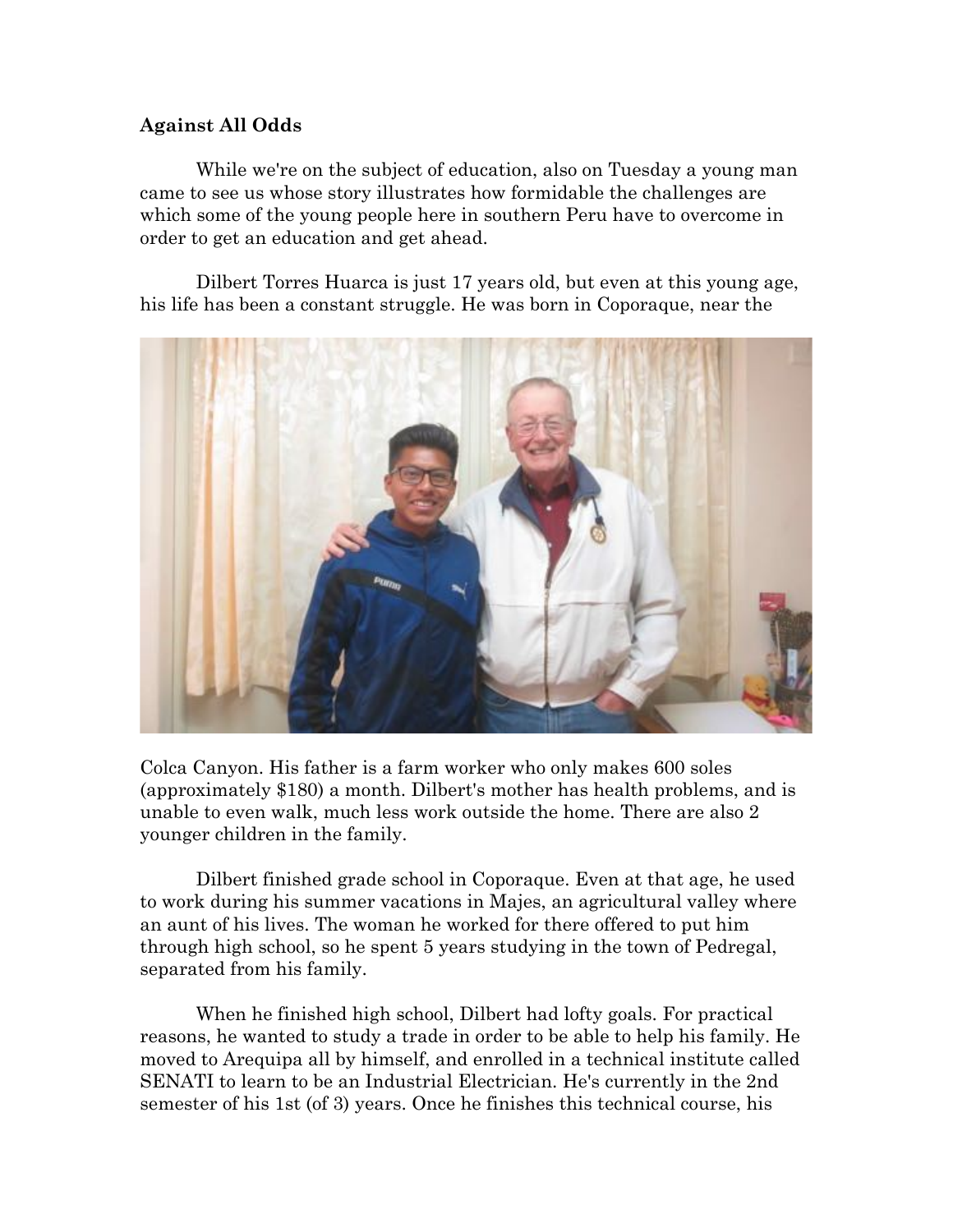dream is to continue his studies in a university to become an Electrical Engineer, but first he'll have to go to work. His life goals are to become a professional, help his family, be a good example for his younger siblings, and see that they get an education as well.

Dilbert and his family face formidable economic challenges. Even at the age of 17, Dilbert is his own sole support. He lives in Alto Cayma alone, in a rented room. He works in a shop in the industrial part of Arequipa, carting merchandise around the premises. His work schedule is from 6 a.m. until 7 p.m., 6 days a week, with 4 hours off in the morning so he can attend his classes. For these long hours, they pay him 300 soles (approximately \$90) a month, and that's all he has to live on.

SENATI is the best technical institute in Arequipa. It is also the most expensive, but graduates are virtually guaranteed to get a good job once they finish. On Dilbert's father's low income, with a wife who can't work and with 2 other children to feed and educate, Dilbert's father can't afford to pay for Dilbert's post-secondary education. Dilbert needs a sponsorship of \$115 a month for the next 27 months in order to complete his studies in SENATI. Otherwise, I don't see any way he can make it through. Would anyone out there care to help? If so, please contact me and let's talk.

#### **A Dinner Date**

Lilia and Maris are the two ladies who run the Policlínico for the Missionary Society of Saint Paul, the Maltese congregation of which Father Alex is a member. On every one of my stays in Alto Cayma, I make a point of taking them out to dinner one time. Lilia (in the foreground of this photo) is

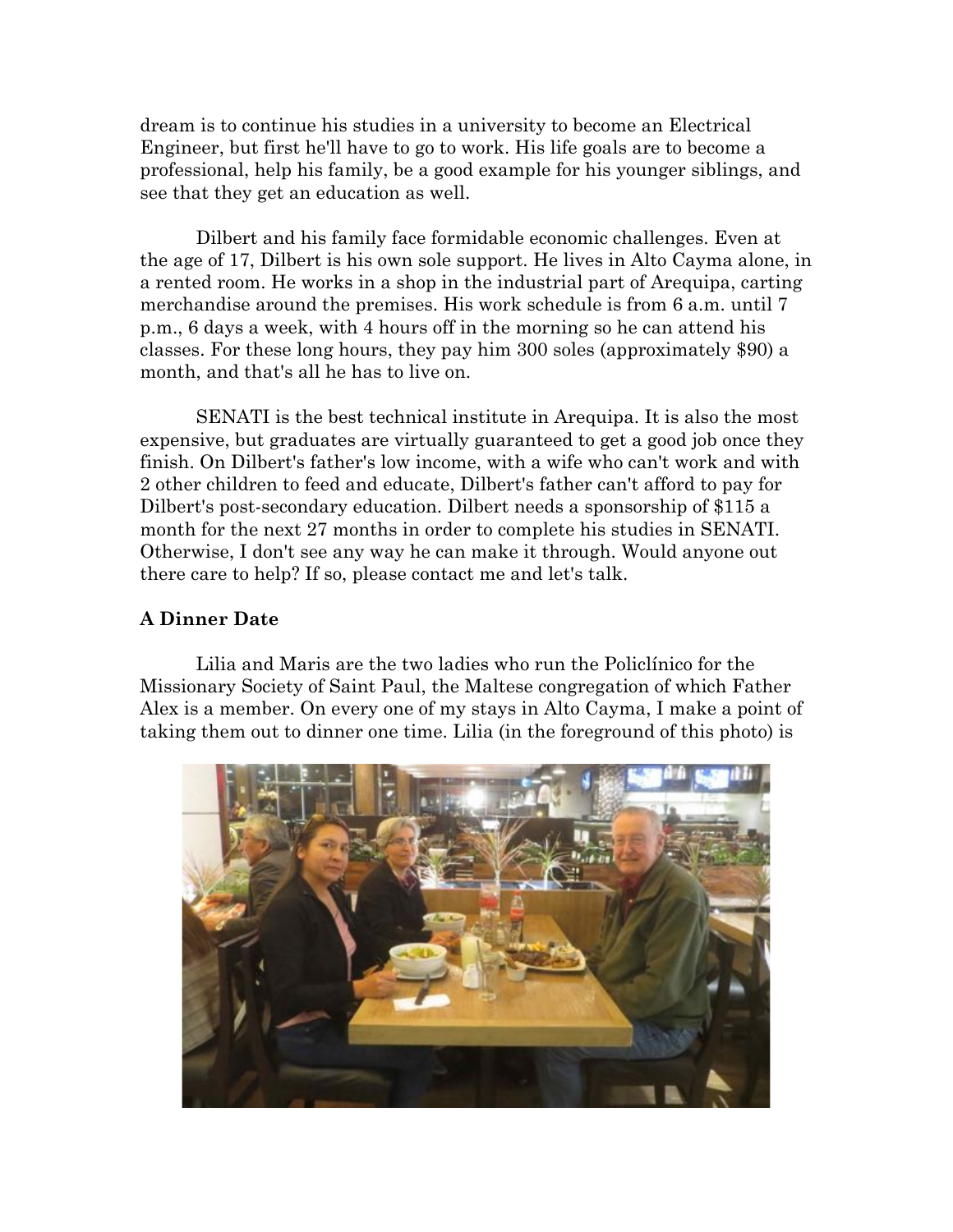from Arequipa, and Maris (in the background) is from Malta. I've known them for 15 years, ever since we started working intensively in Alto Cayma, and we have a long, collaborative working relationship. For example, we send our "ahijados" (sponsorees) who need medical attention to their clinic. Also, they have a group of elderly whom we combine with ours whenever we're going to do an elderly outing, and we and they co-manage these events, such



as the one shown in this photo, which happened to catch Maris in the act of feeding her face.

### **Kaizen**

On Wednesday morning, Briza, Victor, Lidia, John and I went to Kaizen to review the results of the analysis they had done of each of the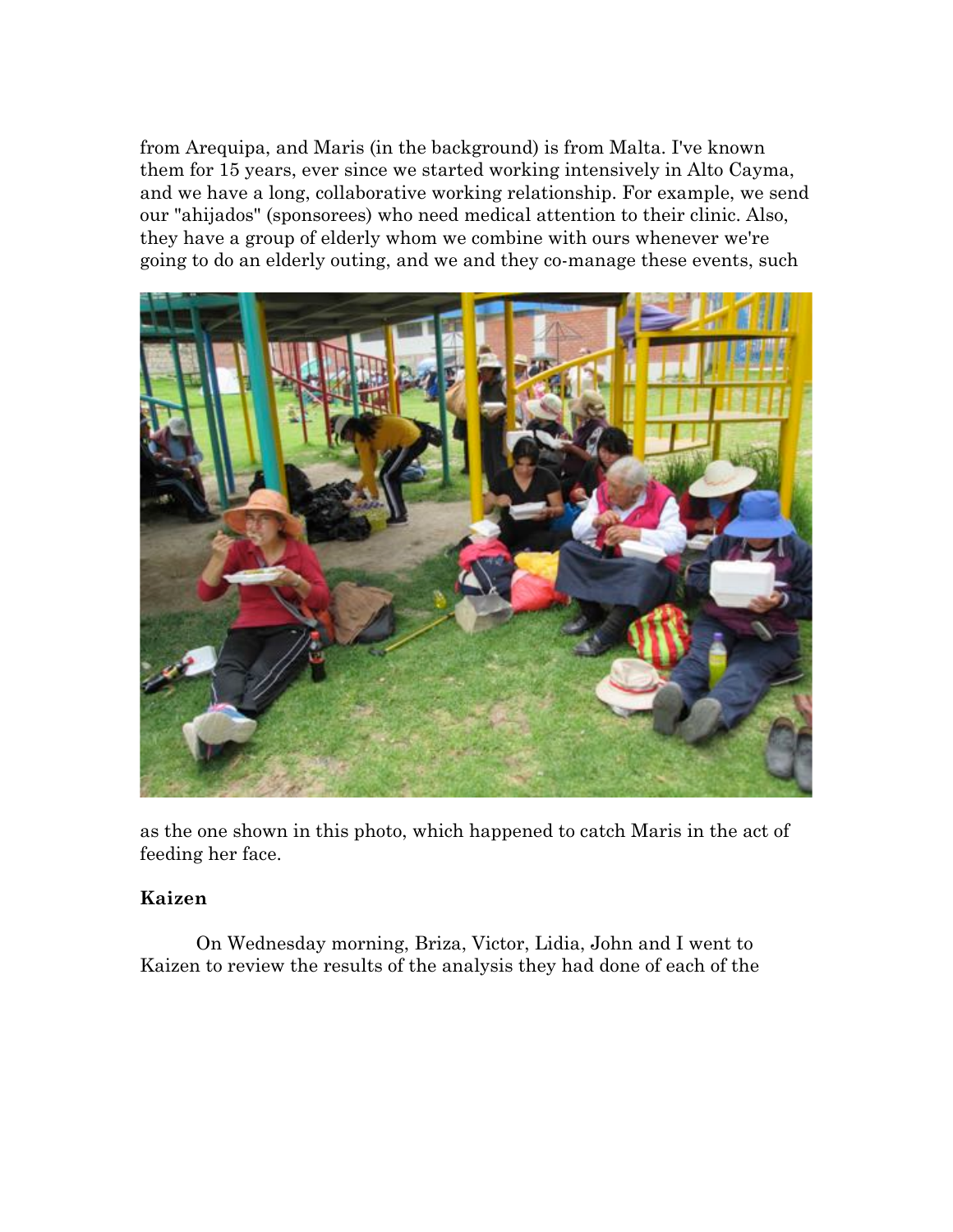

positions in our Association's organizational chart. As a professional management consulting group, Kaizen also gave us many thought-provoking ideas about how we can improve our organizational structure and the distribution of duties among our staff members. The next step in the process (tune in next week) will be an evaluation of each of the people who are occupying those positions, from myself on down, to see how adequately we're performing. This should get interesting.........

#### **Roxana Joins "The Club"**

Roxana is our accountant, who keeps us out of trouble with the Peruvian tax authorities (meaning she helps us keep our reputation as a charity pristine, so the tax authorities won't pull our tax-exempt status). On Wednesday, she joined John and Victor in Club 50 (soon to be Club 50+, as John leads the pack in turning 51 on Monday). We got back from the Kaizen offices just in time to join her for a celebration. Sabina had a cake for her, and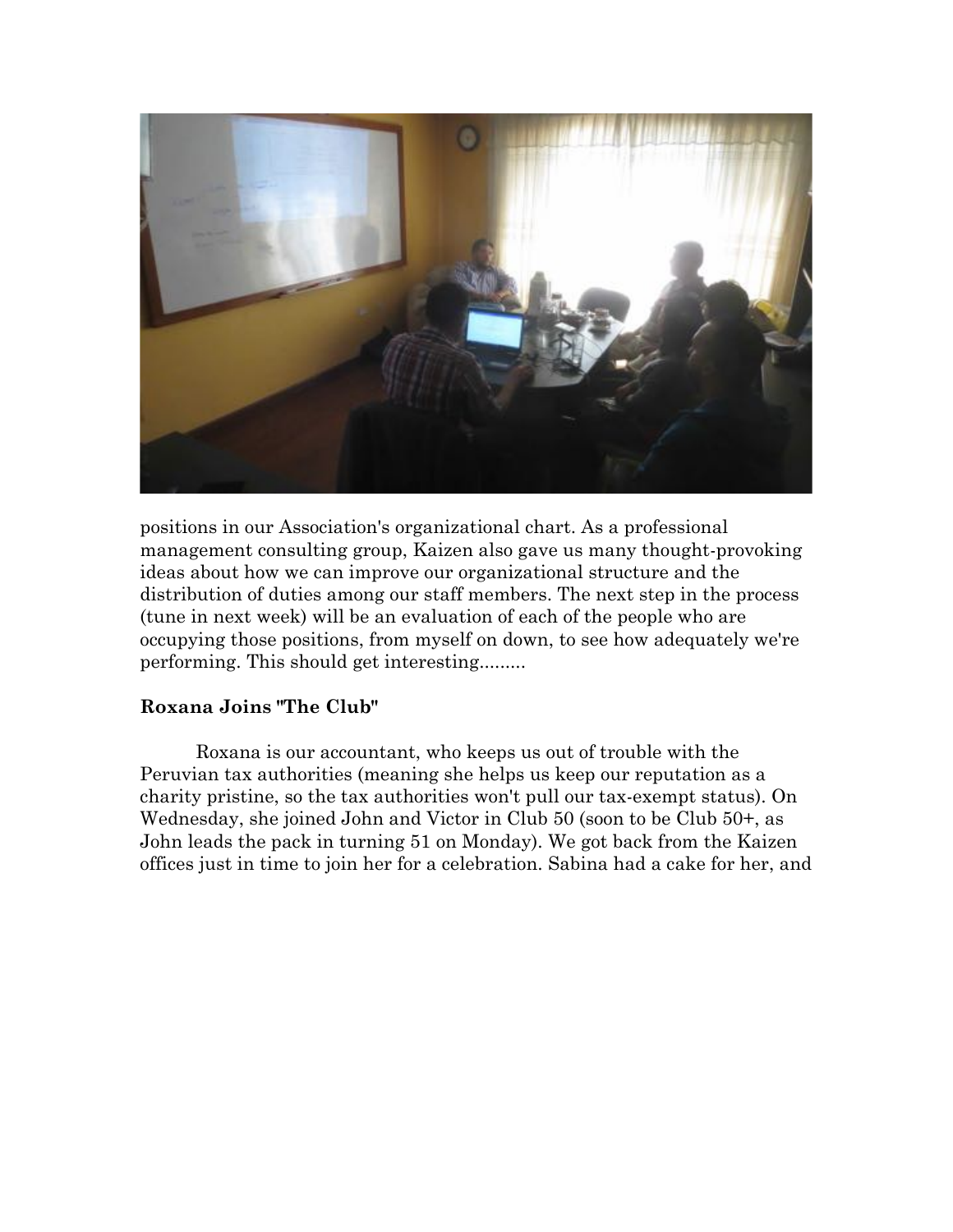

I got this photo at just the moment that Sabina was "helping" Roxana find



the first bite of the cake.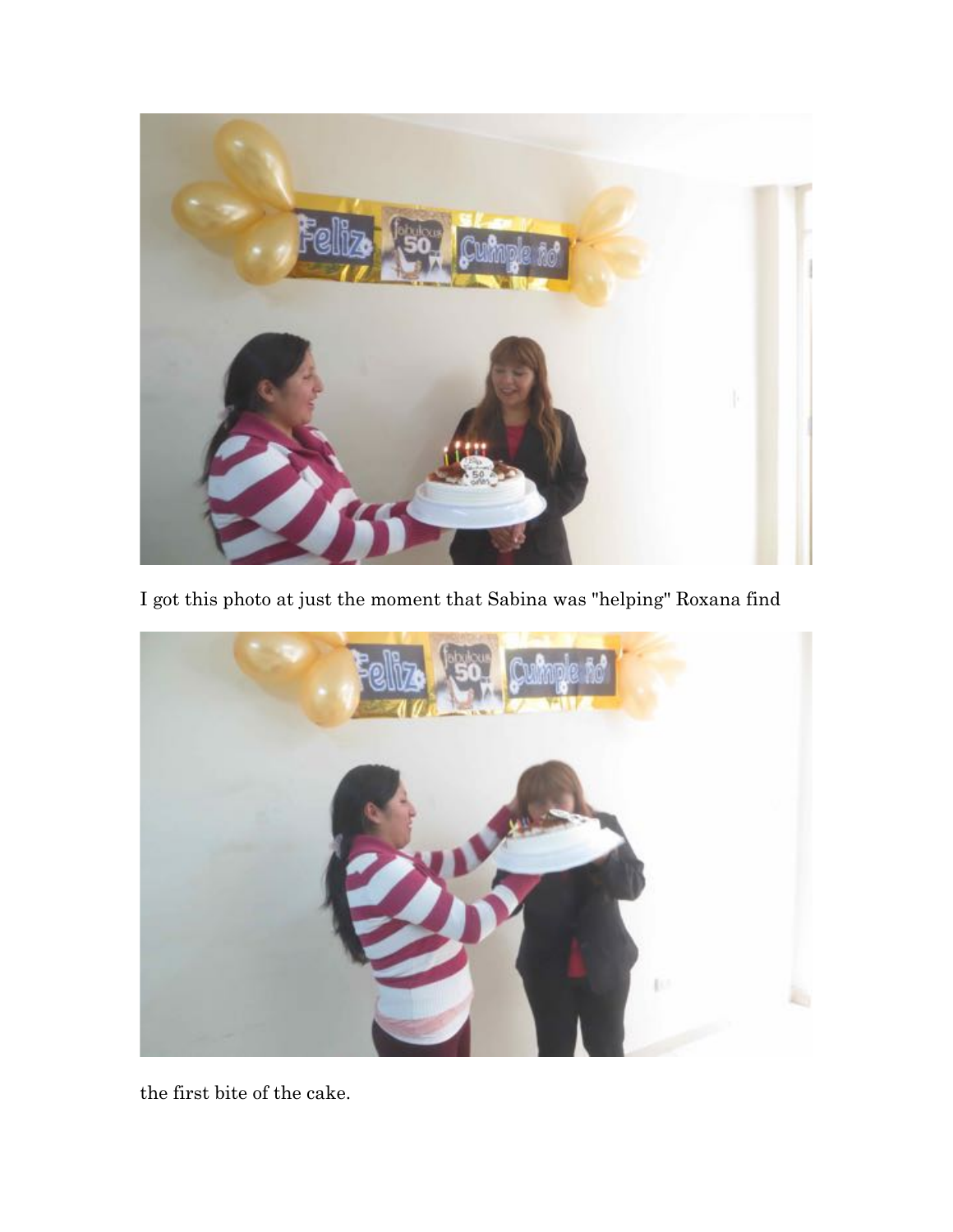I find myself wondering what I'm going to do with all these "old people" on my staff, and then I remember that I've got over a quarter of a century on all of them, so I guess they've got a few good years left in them. :-)

#### **Acercándonos Elderly Monthly Meeting**

At the monthly meeting on Saturday, we inducted the husband of Sra. Isabel, the "ahijada" who had died a few weeks ago, into the program as her replacement. He was unable to attend in person, due to health problems of his own, but he was represented by his daughter who takes care of him. It



was a very tearful day for her.

We made an announcement during the meeting that on Tuesday the 23rd we'll be taking the elderly on another outing, this one to the banks of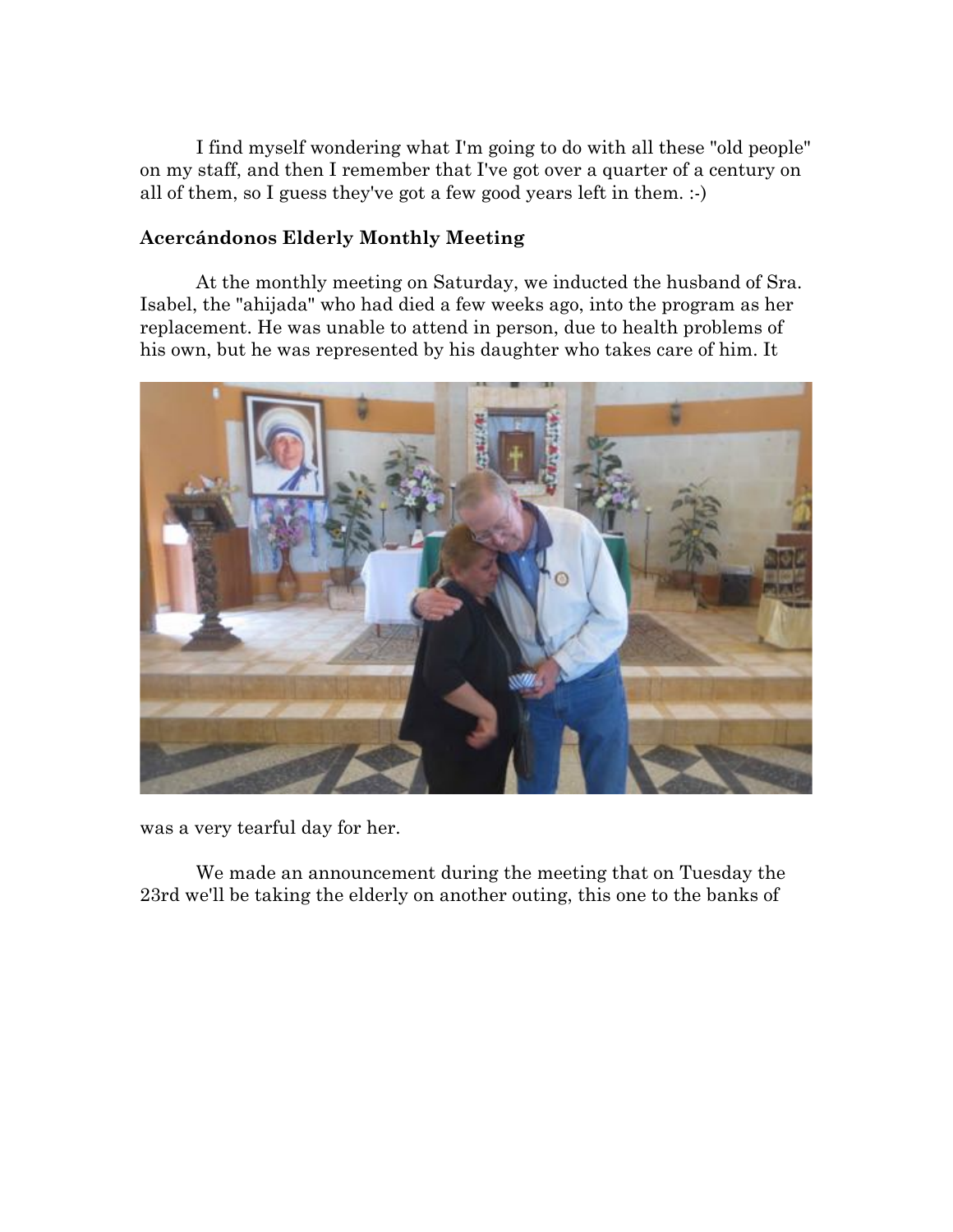

the beautiful Chili River. This will be a new location for us, but it should be very pleasant.

The program for this month's meeting was a knitting project, for which we supplied all the yarn and the knitting needles. The elderly here all love to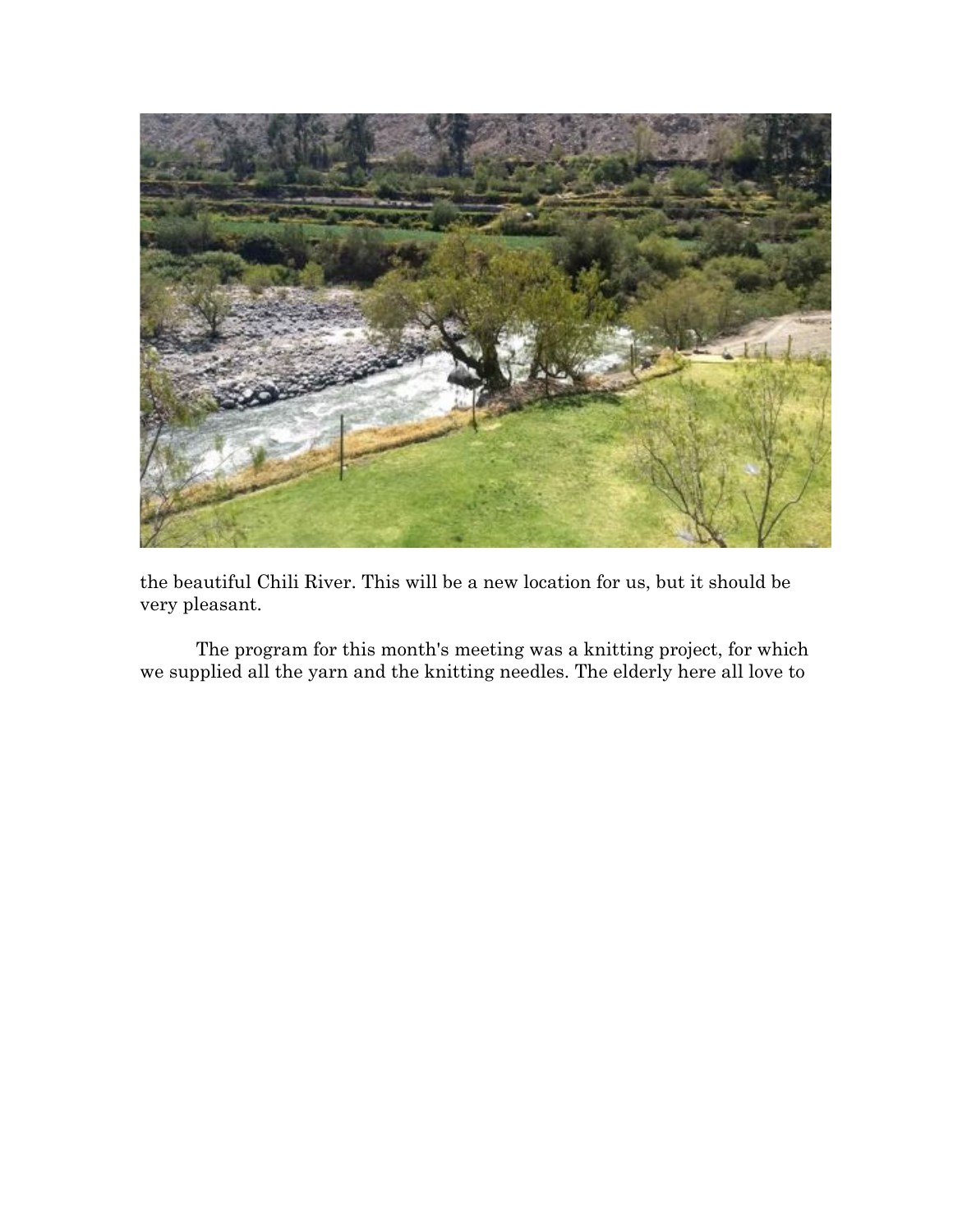

knit, and even most of the men know how to do it, which surprised me when I first learned of it.

At the end of the meeting, we read the list of names of people who will be celebrating their birthdays in our monthly party on Saturday the 20th. I asked this lady to stay behind and have her picture taken with me because I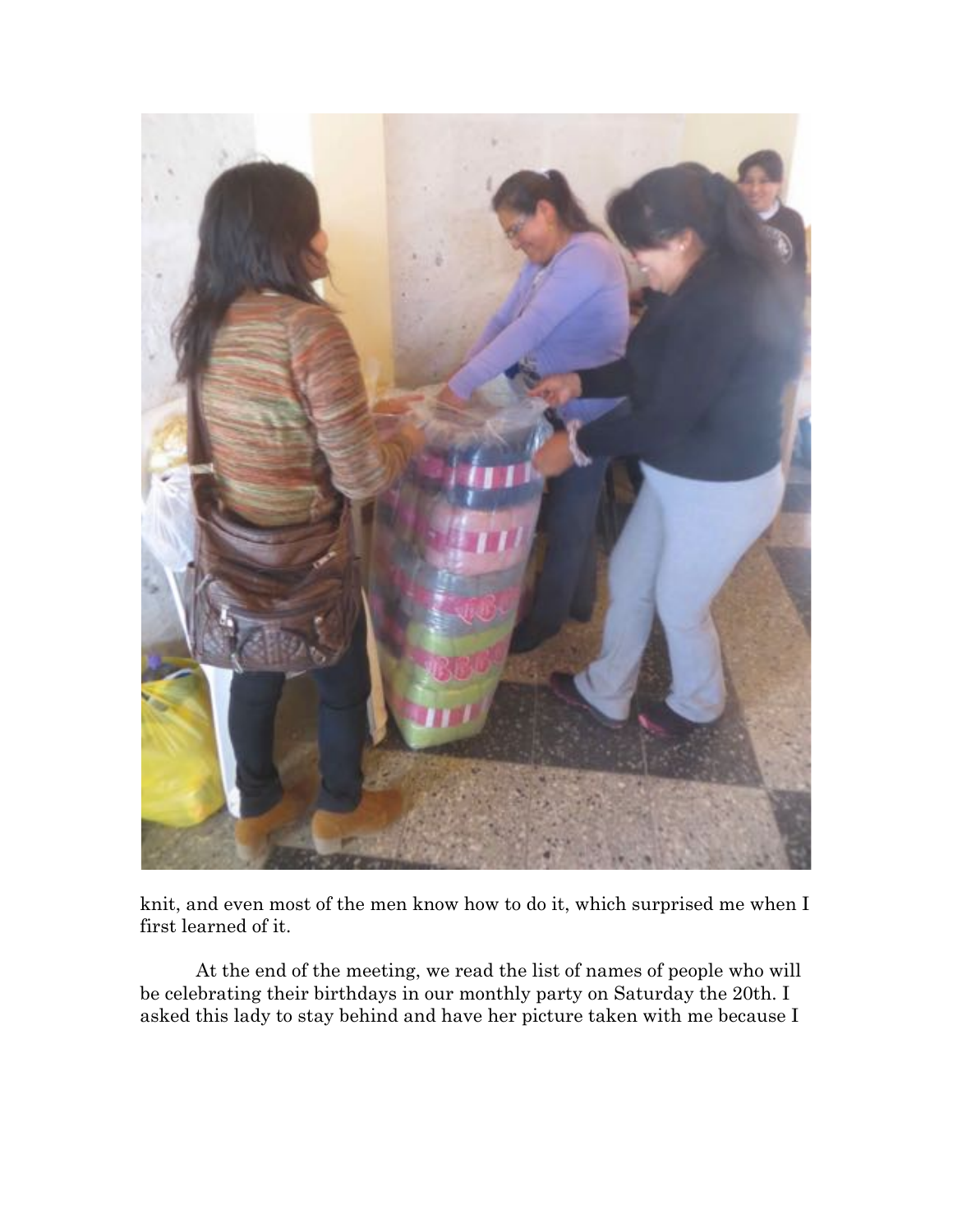

noticed that she is 3 days younger than I am.

## **New Horizons Youth Group**

The New Horizons Youth Group meets twice a month up in Mujeres con Esperanza. John and Briza run these meetings, assisted by the ladies from our Acercándonos office, but now John has also been joined by a young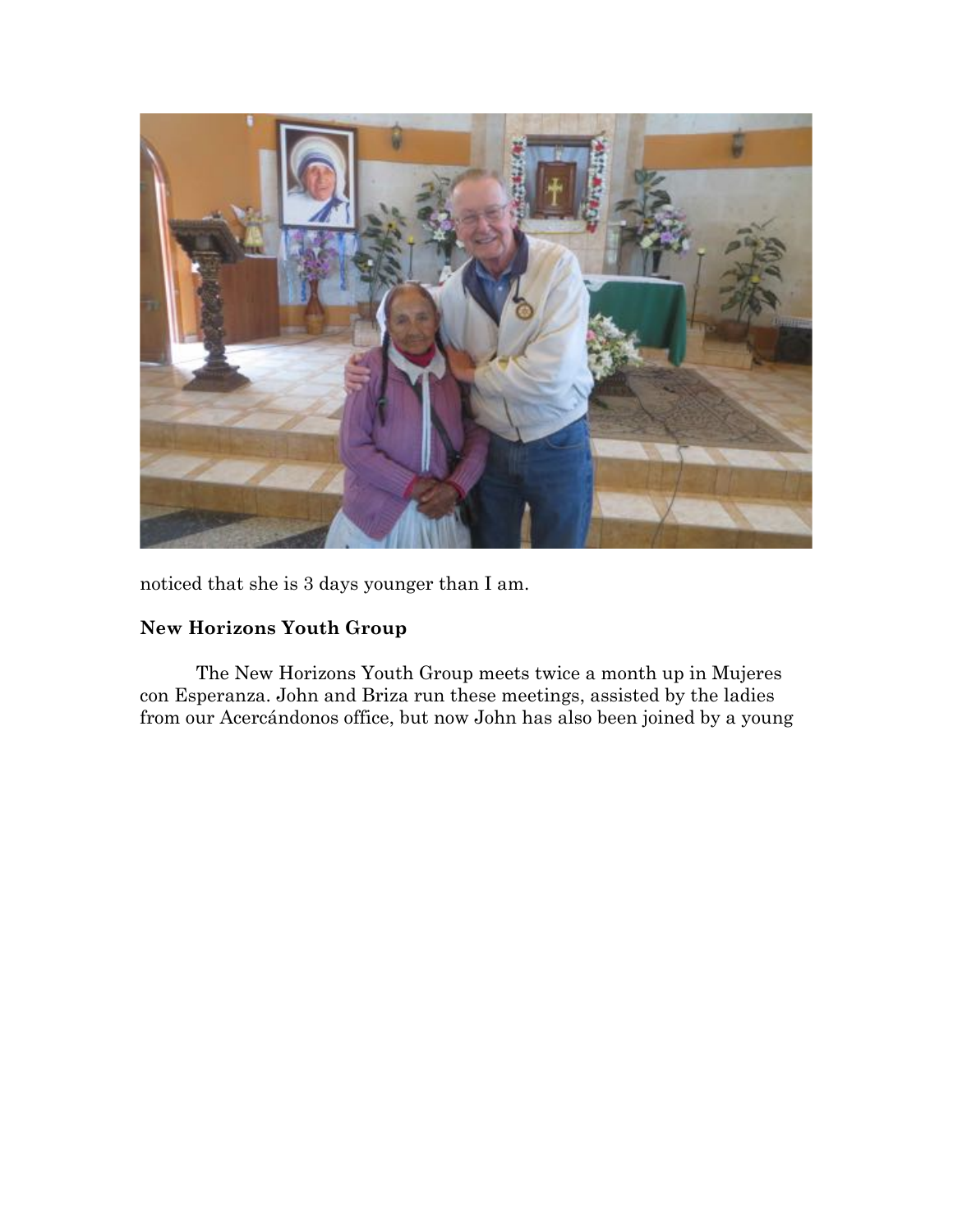

local pastor, Roger Puma, with whom he is partnering in a number of areas. (I'm sorry, but I can't help asking this question - would you entrust your flock to a pastor named Puma? I know, I know......I already said I was sorry. :-)

You can't keep kids this age sitting for very long, so there are always



dynamic activites to keep them entertained as well. This time they also did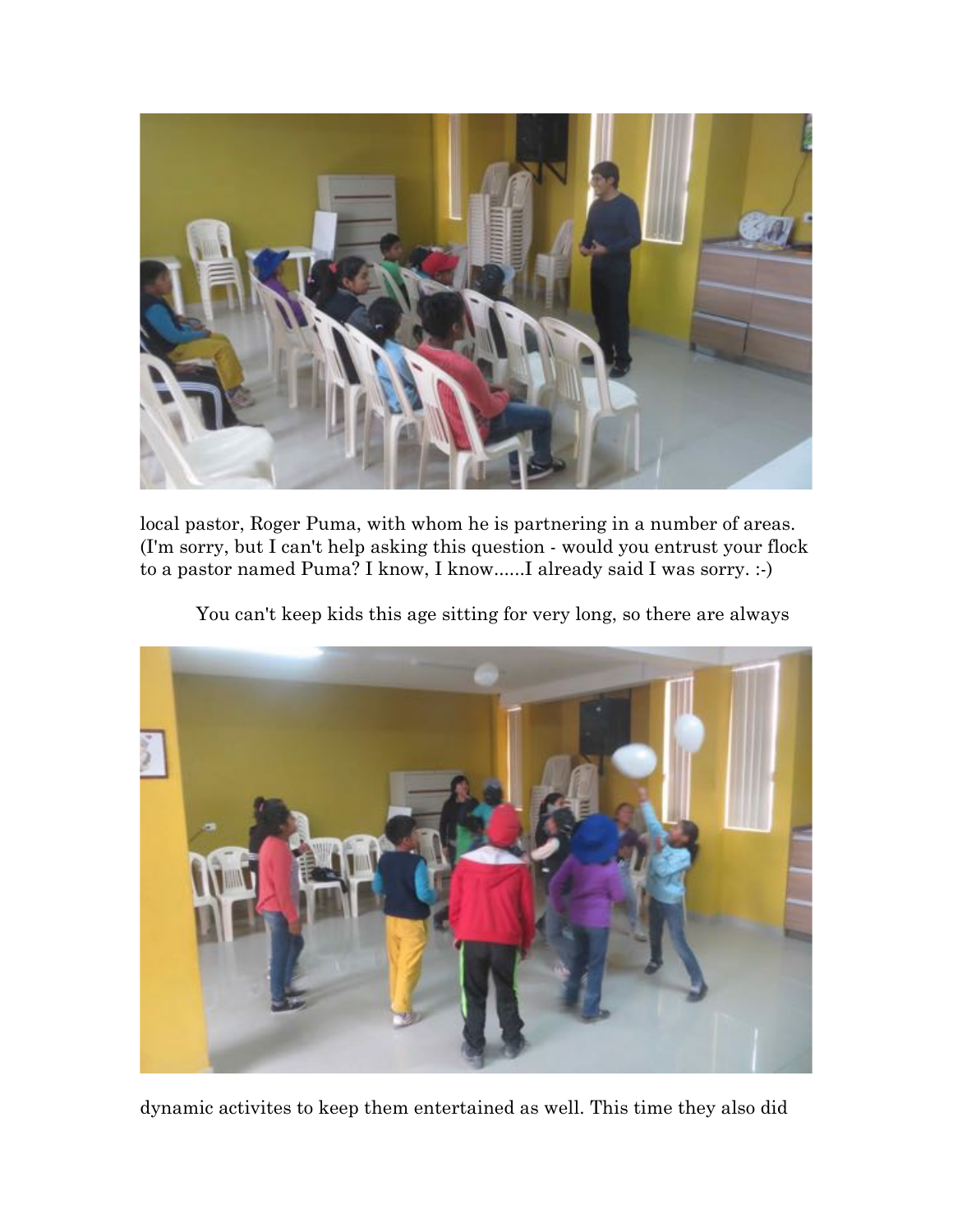

something new for a snack, learning a new skill by frying up chickenburgers.

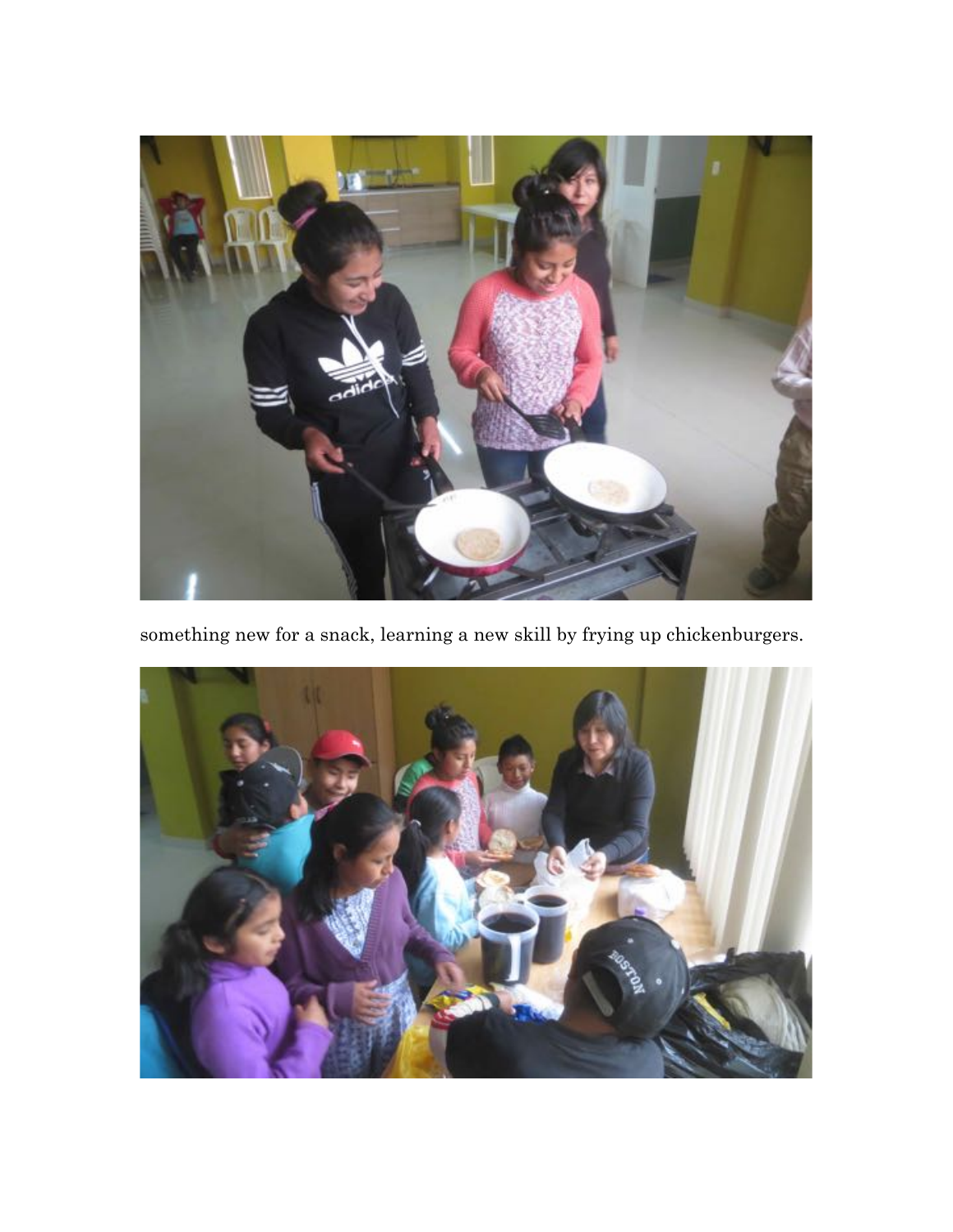#### **Vocational Orientation**

Twelve (12) of our students in their last year of high school have undergone Vocational Orientation testing with Angélica, our volunteer psychologist. On Saturday evening, she delivered the results, including



recommendations on which careers each student should consider, to the students and to their parents. But first, Angélica's husband, Raul, led the students in some dynamic activities to illustrate how parents need to